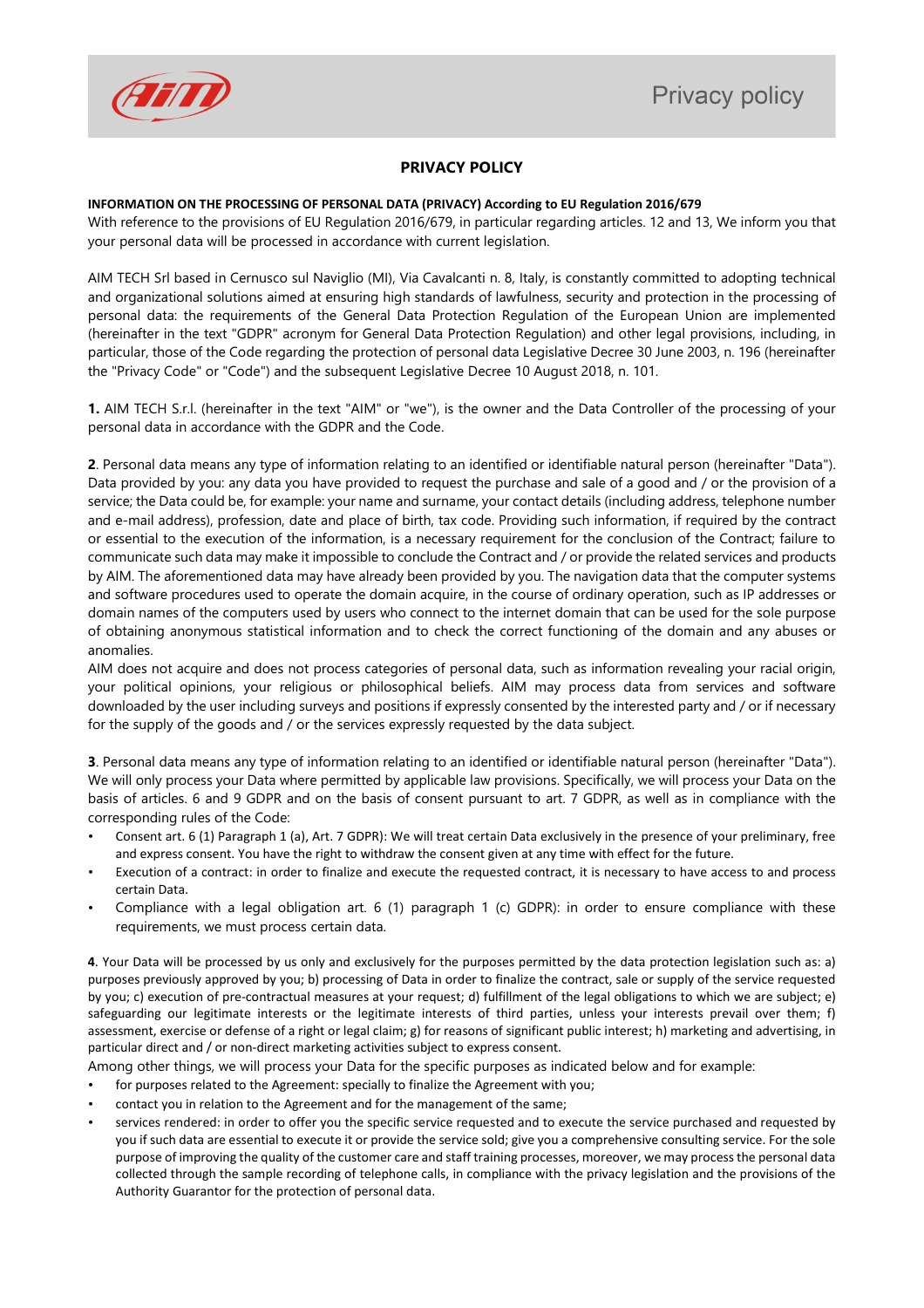

- management of requests for legal guarantees, product compliance, assistance, requests for withdrawal, management and termination of the Agreement, management and resolution of reported problems;
- transfer of Data to third parties solely and exclusively for the management of the request if carried out with "remote" procedures via video, internet and only and exclusively for the personal data requested from the operators of the platforms used for these procedures.

Processing of your Data subject to consent: in the following cases we will process your Data only if you have given your express consent for: i) market research: we conduct market research regarding the interests of our customers, in order to offer them interesting and targeted offers. This includes, for example, customer satisfaction studies compared to our services. As part of market research activities, we exclusively process - whenever possible - anonymised and aggregated data. For such activities, however, we may also process your Data. ii) Advertising and marketing: if you have previously given your consent to this effect, we will process your Data to inform you of any offer that may interest you and we will contact you using the communication channels expressly authorized by you. The promotional and marketing activities in question can be carried out by sending telephone messages, such as by way of example SMS, and / or e-mail: of course, you can object to processing for these purposes at any time. In addition to the above, AIM may process your Data to comply with legal obligations and, therefore, to comply with any rule or provision of law that we intend and must comply with or for the security of the Data for measures that are essential to ensure the security of your Data and company data from external attacks and / or in order to prevent external attacks. Again to comply with legal obligations imposed on us and / or in order to prevent fraud or in case of litigation. Lastly, for mandatory fiscal, accounting and administrative purposes, always in compliance with current regulations. In some cases, certain features of the domain and / or the AIM application and / or certain promotions may be limited for individuals younger than that indicated on the AIM website and / or established by current regulations; in such cases, additional express consent may be required to use certain services and / or features. Also with regard to specific and additional services of some software (such as, for example, data sharing, user activities, device synchronization, weather synchronization, etc.), your explicit consent will be requested and certain features may be limited or excluded in the absence of specific consent or for subjects younger than that indicated on the AIM website and / or established by current regulations. Finally, AIM may process your Data to safeguard AIM's legitimate interests, except in the event that your interests prevail. This is done with sales checks to improve the services rendered and in an aggregate and anonymous form without indicating your identity or for studies aimed at improving the products and services rendered as well as our procedures.

**5**. As expressly provided for by art. 5, co. 1, lett. e) GDPR, we will retain your Data only for the time necessary to process them for the purposes for which they are processed. If we process the Data for multiple purposes, they will be automatically deleted or saved in a format that does not allow any direct conclusions to be reached in relation to your identity, as soon as the last specific purpose has been fulfilled. In order for all your Data to be deleted or made anonymous in line with the principle of data minimization and in accordance with art. 5, co. 1, lett. e) of the GDPR. Indicatively, your Data will be kept for the following periods: - fiscal / administrative obligations: 10 years; - regulatory obligations regarding product warranty: 30 months; - contractual obligations regarding the supply of services and products requested and supplied connected to the use of the same.

**6**. AIM will process your personal Data on the basis of the security obligations relating to the processing of data pursuant to art. 32 GDPR. In order to guarantee an adequate level of data protection aimed at limiting the risk of using the same in an improper or illegal way, technical and organizational measures have been implemented that comply with internationally recognized IT standards, these measures are constantly subject to verification. .

**7**. Your Data may be shared with third parties including:

- subjects belonging to the AIM Group and / or AIM member companies always adopting adequate measures to ensure that your data are processed, protected and transferred in accordance with the applicable legal provisions, by way of example, in order to improve IT services, for reporting of the group, to verify complaints and requests, for the management of defects and damages of the goods sold, provision of the additional services requested; in cases where you have consented, for commercial or marketing purposes;
- external third parties to the extent that this is necessary or appropriate to achieve the purposes referred to in points 3 and 4, or as part of any legal obligation regarding information and reporting. These third parties are, in particular, external service providers including IT services, external consultants or collaborators, within the following contexts:
	- o sorting and transmission of communications to customers, as well as archiving and replacement of data;
	- o o supply and management of administrative procedures and IT systems, communication networks and protection and security systems;
	- o o customer assistance activities (also with call centers, help desks);